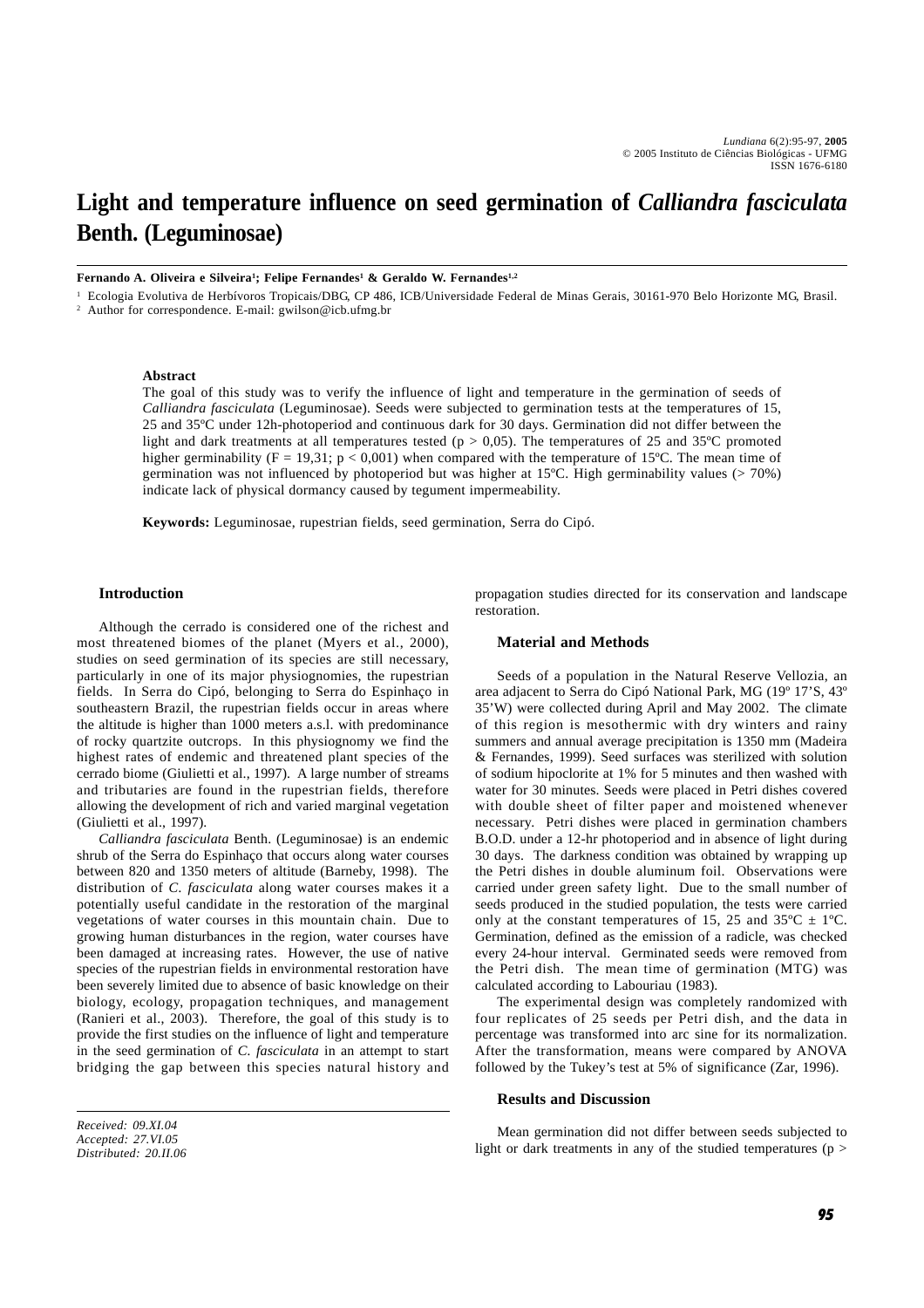| Temperature $(C)$ | Light                        |                             | Dark                        |                             |
|-------------------|------------------------------|-----------------------------|-----------------------------|-----------------------------|
|                   | $\%$                         | MTG.                        | %                           | MTG                         |
| 15                | $72.0 + 14.28$ <sup>Ba</sup> | $2.09 + 0.13$ <sup>Aa</sup> | $77.0 + 6.84$ <sup>Ba</sup> | $2.34 + 0.21$ Aa            |
| 25                | $98.0 + 4.0$ <sup>Aa</sup>   | $1.32 + 0.17$ <sup>Ca</sup> | $95.0 + 3.26$ <sup>Aa</sup> | $1.31 + 0.33$ Ca            |
| 35                | $96.0 + 10.0$ <sup>Aa</sup>  | $1.65 + 0.37$ <sup>Ba</sup> | $95.0 + 3.26$ <sup>Aa</sup> | $1.28 + 0.16$ <sup>Ca</sup> |

Table 1 - Mean germinability (%  $\pm$  SD) and Mean Germination Time (MTG  $\pm$  SD) of *C. fasciculata* seeds. Means followed by different letters differed by Tukey test (p < 0,05). Upper case letters represent differences between temperatures (in a column) and lower case letters represent differences between light treatament (in a row).



**Figure 1 -** Cumulative germination percentage of *Calliandra fasciculata* seeds in 12-hr photoperiod (open symbol) and continuous dark (full symbol), under the temperatures of 15 ( $\Box$ ), 25 ( $\Delta$ ) and 35°C (o).

0.05; Tab.1). These results suggest that *C. fasciculata* seeds are light insensitive, as reported for many species of the Leguminosae (e.g., Lemos Filho et al., 1997; Baskin et al., 1998; Hermansen et al., 2000; Ferraz-Grande & Takaki, 2001).

At all temperatures the germination percentage increased until the sixth day, remaining constant after this period (Fig. 1). At 15°C, MTG was higher (F = 11.26; p< 0.001) and germinability (74.5%) was lower (F = 19.31;  $p < 0.05$ ) when compared to the temperatures of 25ºC (96.5%), and 35ºC (95.5%) (Tab.1). Although temperature may differentially influence the germination behavior of cerrado species, the seeds of Leguminosae are capable of germinating under a wide thermal gradient (Baskin et al., 1998; Ferraz-Grande & Takaki, 2001). The high percentage of germination between the temperatures of 25 and 35ºC are similar to those found for several species of *Chamaecrista* from Serra do Cipó after scarification (Gomes et al., 2001).

At all temperatures, the MTG was low, indicating that germination occurred rapidly and the seed coat was not able to prevent water uptake. The mechanical restriction to water uptake by the seed coat has been described as the most common factor leading to physical dormancy in seeds of Leguminosae (Rolston, 1978), including tropical species (Lemos Filho et al., 1997; Hermansen et al., 2000). The 13 species of *Chamaecrista* studied by Gomes et al. (2001) showed some degree of physical dormancy that could be overcome by scarification. Physical dormancy is considered to be an adaptation to delay germination until environmental conditions are optimal for seedling establishment (Baskin, et al. 1998). Thus, its absence in *Calliandra fasciculata* can be related with its proximity to water